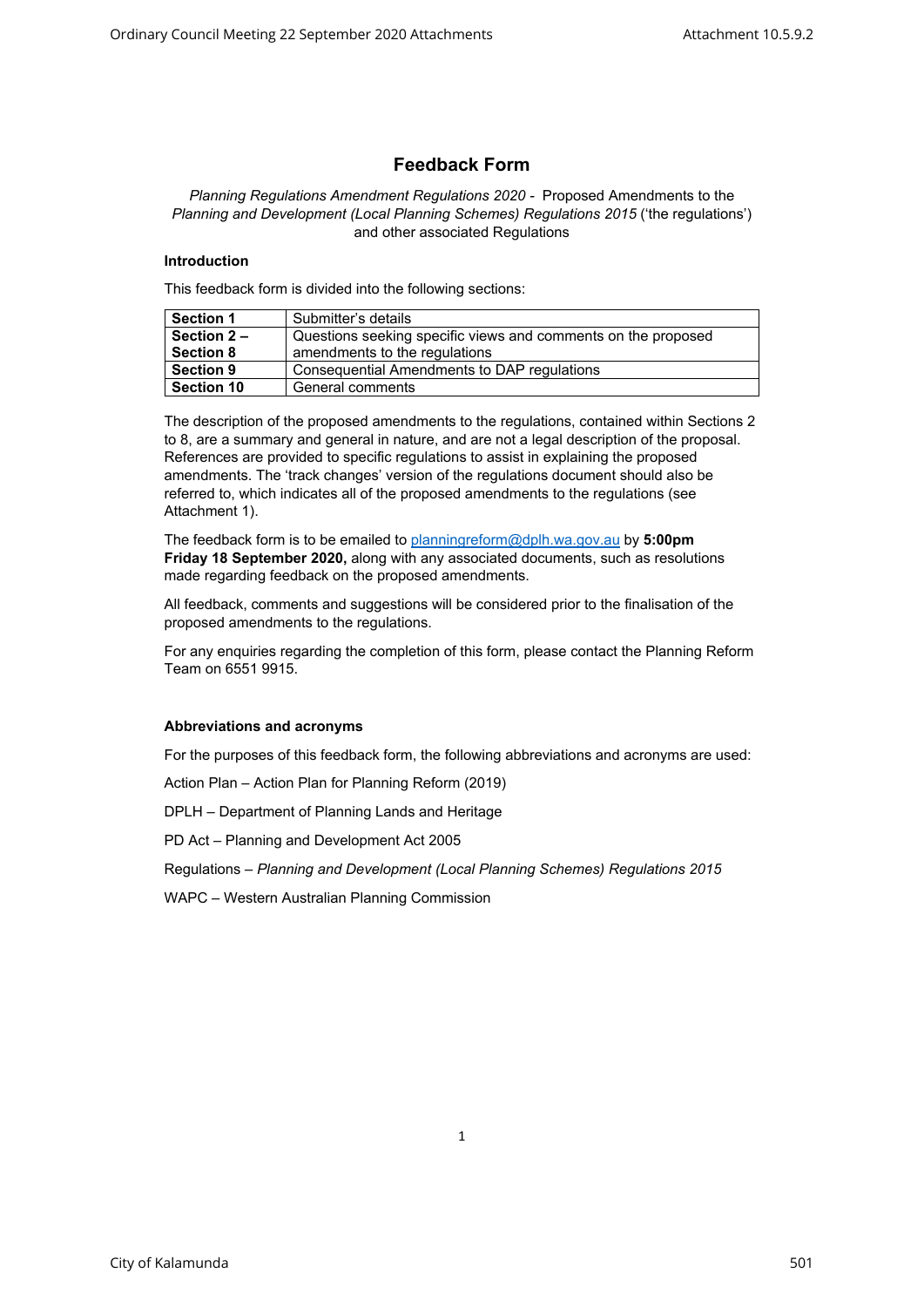# **SECTION 1 | SUBMITTER DETAILS**

| Question 1   Submitter Name         |  |
|-------------------------------------|--|
| Ivana Lazarus C/o City of Kalamunda |  |
| Question 2   Email Address          |  |
| enquiries@kalamunda.wa.gov.au       |  |
| Question 3   Organisation Name      |  |
| City of Kalamunda                   |  |
| Question 4   Organisation Type      |  |
| <b>Local Government Council</b>     |  |

# **SECTION 2 | LOCAL PLANNING STRATEGIES**

Question 5 | **Manner and Form for Local Planning Strategies**

Proposal: **AMEND: r.11(2)** – insert r.11(2)(aa) to require a local planning strategy to be prepared in a manner and form approved by the WAPC.

Explanation:

This change will provide a statutory head of power for the WAPC to determine a set manner and form for local planning strategies and will contribute to the achievement of the objectives outlined in the Action Plan for greater consistency across the planning system.

The manner and form for local planning strategies, and associated guidance, are currently being prepared by DPLH. It will be finalised next year following consultation with local governments and other key stakeholders.

Response to proposal | Conditionally Support

**Comments** 

As the detail of the 'manner and form' of the Local Planning Strategy has not been provided as part of this public consultation process, it is difficult to provided full support of this proposal.

Administration - DPLH Proposal Ref: A

|  |  |  | Question 6   Inclusion of Local Planning Strategy as a Planning Consideration |
|--|--|--|-------------------------------------------------------------------------------|
|--|--|--|-------------------------------------------------------------------------------|

Proposal: **AMEND: cl.67** (deemed provisions) – insert sub-clause 67(3)(fa) 'any local planning strategy for this Scheme endorsed by the Commission'.

Explanation:

This amendment will list the local planning strategy for a local planning scheme as being a matter that the local government is to have regard to when considering an application for development approval.

The purpose of this amendment is to elevate the importance of strategic planning and provides a clear line of sight to strategy, consistent with initiatives of the Action Plan relating to planning being strategically-led and local planning frameworks being more legible.

| Response to proposal | Support |
|----------------------|---------|
|----------------------|---------|

**Comments** 

Insert Comments here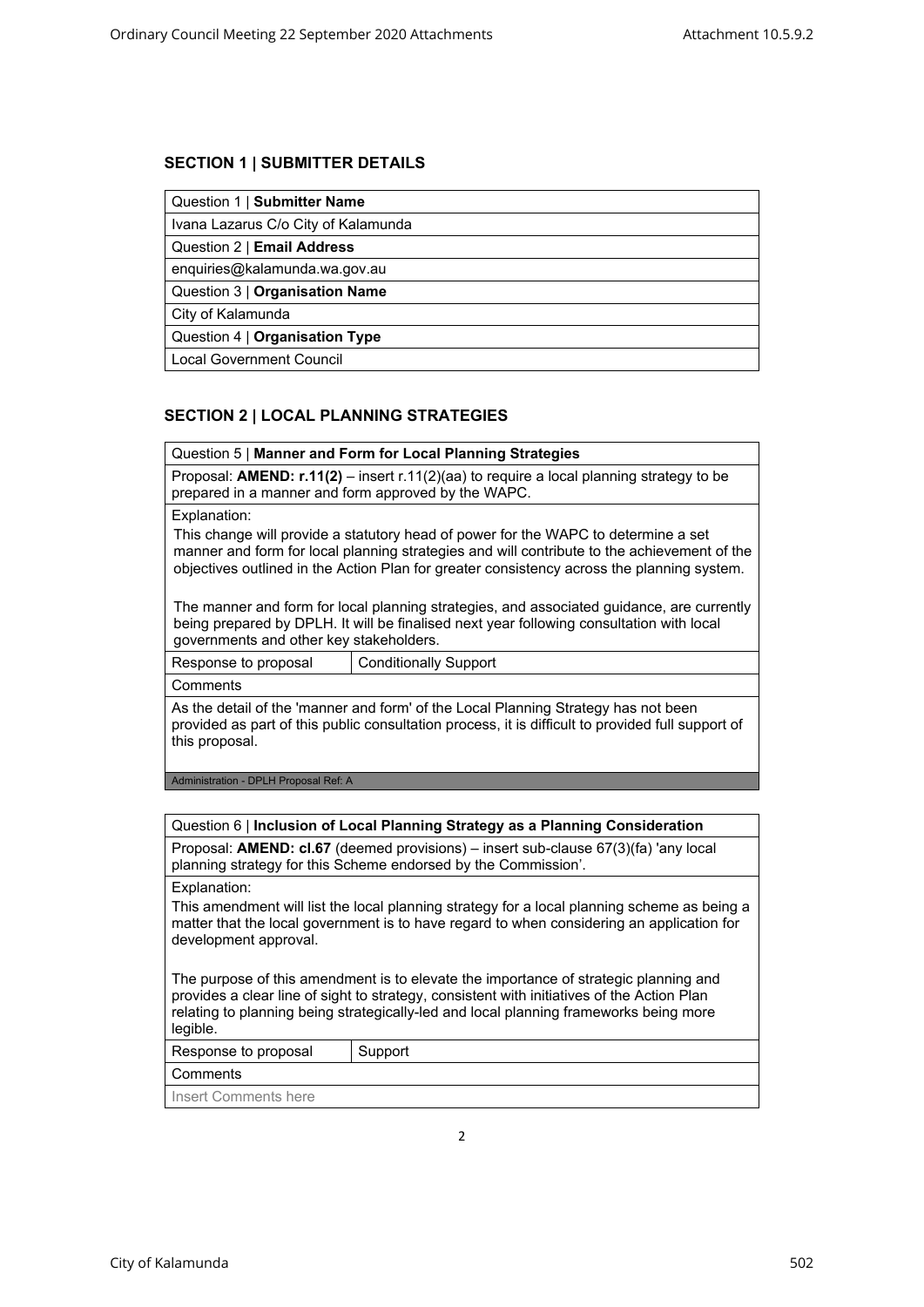Administration - DPLH Proposal Ref: 94

## **SECTION 3 | STRUCTURE AND PRECINCT PLANS**

#### Question 7 | **One Process for Structure and Precinct Structure Plans**

Proposal: **AMEND: Part 4** - Structure plans and **DELETE: Part 5** - Activity centre plans (deemed provisions).

Explanation:

The existing provisions in Part 4 (structure plans) and Part 5 (activity centre plans) of the regulations are practically identical, with the primary difference being that activity centre plans can set out built form and development standards. These amendments will include definitions for a precinct structure plan and standard structure plan. Standard structure plans will not be able to include development requirements and are suited to greenfield areas. Precinct structure plans are an expanded version of an activity centre plan and will replace activity centre plans. These plans will be able to include development requirements and are suited to infill areas and areas requiring more detailed planning for built form.

There is a need to amend the statutory procedures in the regulations to facilitate the processing of precinct structure plans, prepared in accordance with the proposed State Planning Policy 7.2 – Precinct Design (SPP 7.2) and the Precinct Design Guidelines.

The opportunity exists to streamline and consolidate the existing requirements of Parts 4 and 5 into a single set of procedures and utilise these consolidated provisions for the processing of precinct plans.

Response to proposal | Conditionally Support

Comments

The City of Kalamunda submitted the draft Kalamunda Activity Centre Plan (KACP) to the WAPC on 14 April 2020. The WAPC is yet to make a decision on the KACP. It is requested that transitional provisions are included in these amendments to ensure that ACPs which have progressed to the WAPC can be finalised under the current regulations.

Administration - DPLH Proposal Ref: H

#### Question 8 | **Revocation of Structure Plans**

Proposal: **AMEND: cl.28** (deemed provisions) - to allow the WAPC to revoke a structure plan under additional specified circumstances (e.g. when a new structure plan is approved in relation to the area to which the structure plan to be revoked relates).

Explanation:

Currently the effect of cl.28(4) is that a structure plan can only be revoked if it cannot be effectively implemented because of a legislative change or a change in a State planning policy. Greater flexibility is sought to be able to revoke a structure plan that no longer has utility.

3

Response to proposal Conditionally Support

**Comments** 

Nil

Administration - DPLH Proposal Ref: I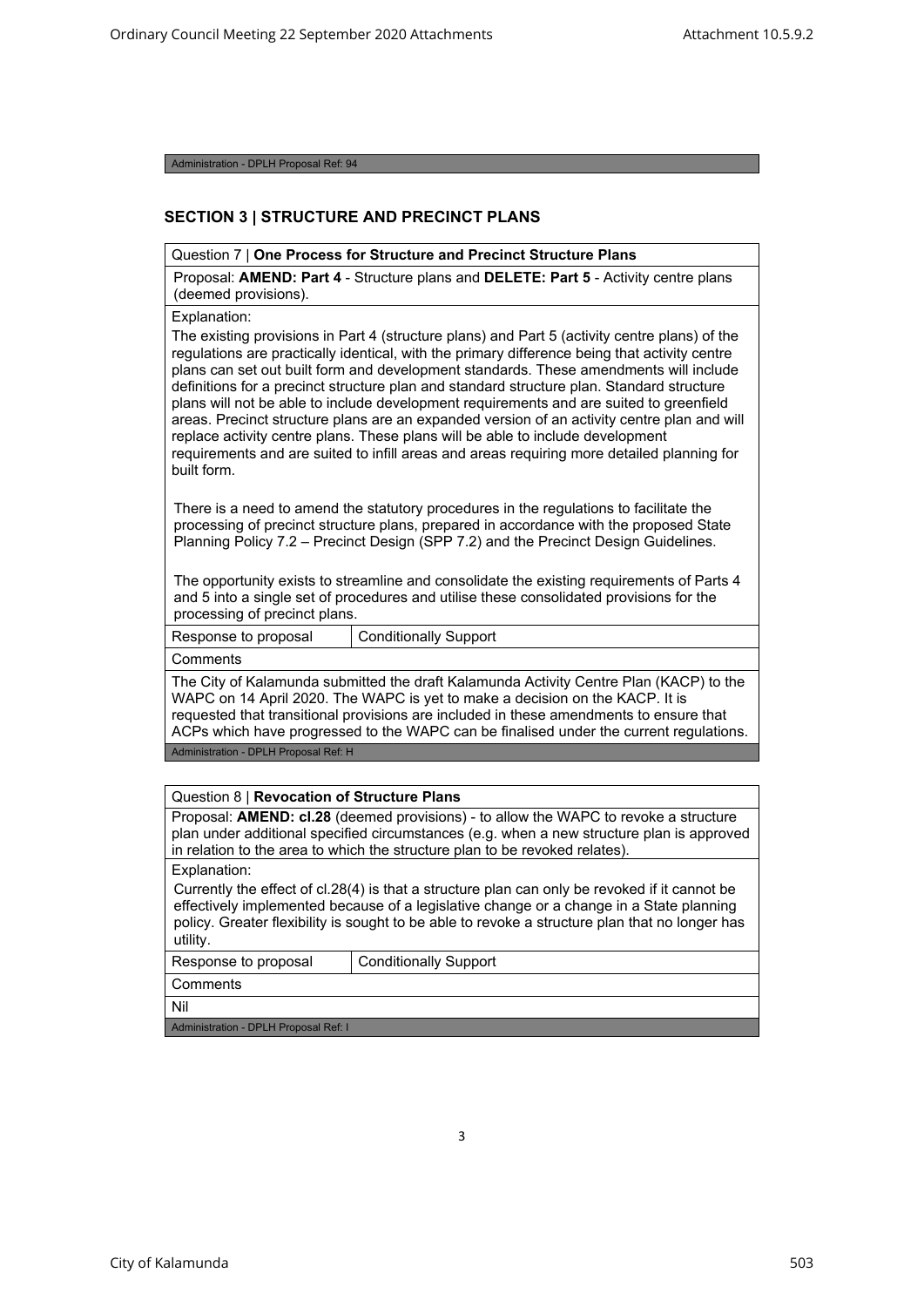# **SECTION 4 | BROADER RANGE OF PLANNING APPROVAL EXEMPTIONS**

|                                                                                                                                                        | Question 9   Broader Range of Exemptions for Small Projects                                                                                                                                                                                                                                                                                                                                                                                                                                                                                                                                                                                                                                    |  |  |  |
|--------------------------------------------------------------------------------------------------------------------------------------------------------|------------------------------------------------------------------------------------------------------------------------------------------------------------------------------------------------------------------------------------------------------------------------------------------------------------------------------------------------------------------------------------------------------------------------------------------------------------------------------------------------------------------------------------------------------------------------------------------------------------------------------------------------------------------------------------------------|--|--|--|
|                                                                                                                                                        | <b>AMEND: cl.61(1)</b> (deemed provisions) – to provide additional exemptions for certain<br>works or small projects.                                                                                                                                                                                                                                                                                                                                                                                                                                                                                                                                                                          |  |  |  |
|                                                                                                                                                        | Explanation:                                                                                                                                                                                                                                                                                                                                                                                                                                                                                                                                                                                                                                                                                   |  |  |  |
|                                                                                                                                                        | Removing unnecessary red tape to make it easier for people to do small improvements<br>to their homes and/or businesses.                                                                                                                                                                                                                                                                                                                                                                                                                                                                                                                                                                       |  |  |  |
|                                                                                                                                                        | Clause 61(1) of the regulations already provide exemptions from planning approval<br>$\bullet$<br>requirements for small residential and non-residential projects. The list is proposed to<br>be expanded to include the following:                                                                                                                                                                                                                                                                                                                                                                                                                                                            |  |  |  |
|                                                                                                                                                        | Site works for non-residential development where the excavation or fill is 0.5m<br>or less.                                                                                                                                                                                                                                                                                                                                                                                                                                                                                                                                                                                                    |  |  |  |
|                                                                                                                                                        | Demolition of non-residential buildings that are not attached to another<br>$\sim$<br>building.                                                                                                                                                                                                                                                                                                                                                                                                                                                                                                                                                                                                |  |  |  |
| Installation of water tanks that are less than a certain height (2.4m or 1.8m<br>$\blacksquare$<br>depending on location), not in front of a building. |                                                                                                                                                                                                                                                                                                                                                                                                                                                                                                                                                                                                                                                                                                |  |  |  |
|                                                                                                                                                        | Change to the wording of signage.<br>$\blacksquare$<br>Cubby houses with a wall height of less than 2.4m and overall height of 3.0m,<br>$\overline{\phantom{0}}$<br>provided the floor level is no more than 1.0m above ground and the cubby<br>house abuts no more than one boundary and is no less than 1m from other<br>boundaries.                                                                                                                                                                                                                                                                                                                                                         |  |  |  |
|                                                                                                                                                        | The installation of solar panels on non-residential buildings (must be flush with<br>the roof).                                                                                                                                                                                                                                                                                                                                                                                                                                                                                                                                                                                                |  |  |  |
|                                                                                                                                                        | The installation of a flagpole (1 per property and no more than 6.0m in height<br>Maintenance and repair works.                                                                                                                                                                                                                                                                                                                                                                                                                                                                                                                                                                                |  |  |  |
|                                                                                                                                                        | Works that are urgently necessary for public safety, the safety or security of<br>$\overline{\phantom{a}}$<br>plant or equipment, the maintenance of essential services or the protection of<br>the environment.                                                                                                                                                                                                                                                                                                                                                                                                                                                                               |  |  |  |
| The above exemptions generally do not apply where the works are in a heritage<br>protected place.                                                      |                                                                                                                                                                                                                                                                                                                                                                                                                                                                                                                                                                                                                                                                                                |  |  |  |
|                                                                                                                                                        | A table is to be inserted into cl 61(1) to make it clear what works are exempted<br>under what conditions.                                                                                                                                                                                                                                                                                                                                                                                                                                                                                                                                                                                     |  |  |  |
|                                                                                                                                                        | Response to proposal<br><b>Conditionally Support</b>                                                                                                                                                                                                                                                                                                                                                                                                                                                                                                                                                                                                                                           |  |  |  |
| Comments                                                                                                                                               |                                                                                                                                                                                                                                                                                                                                                                                                                                                                                                                                                                                                                                                                                                |  |  |  |
|                                                                                                                                                        | Exemption 1 of Cl. 61(1) (site works) is not supported as it will create an administrative<br>burden on local authorities to minotor. For example, once the ground levels are amended<br>through exempted works (i.e. fill no greater than 0.5m) the filled level becomes the new<br>ground level, and therefore any further modifications to fill in the future, provided they're<br>no greater than 0.5 metres will again be exempt. Theorietically, three (3) metres of fill<br>could progressively be undertaken over a period of six (6) years and be exempt from<br>development approval. It is therefore recommended that this exemption be removed from<br>the proposed modifications. |  |  |  |
|                                                                                                                                                        | Exemption 9 of Cl. 61(1) As currently phrased, exemption 9 contemplates exemptions for<br>political signage once an election is called. However, elections are no longer "called" and                                                                                                                                                                                                                                                                                                                                                                                                                                                                                                          |  |  |  |

now have fixed dates and the City is of the view, based on advice, that the "calling" of an

election is now when a writ has been issued.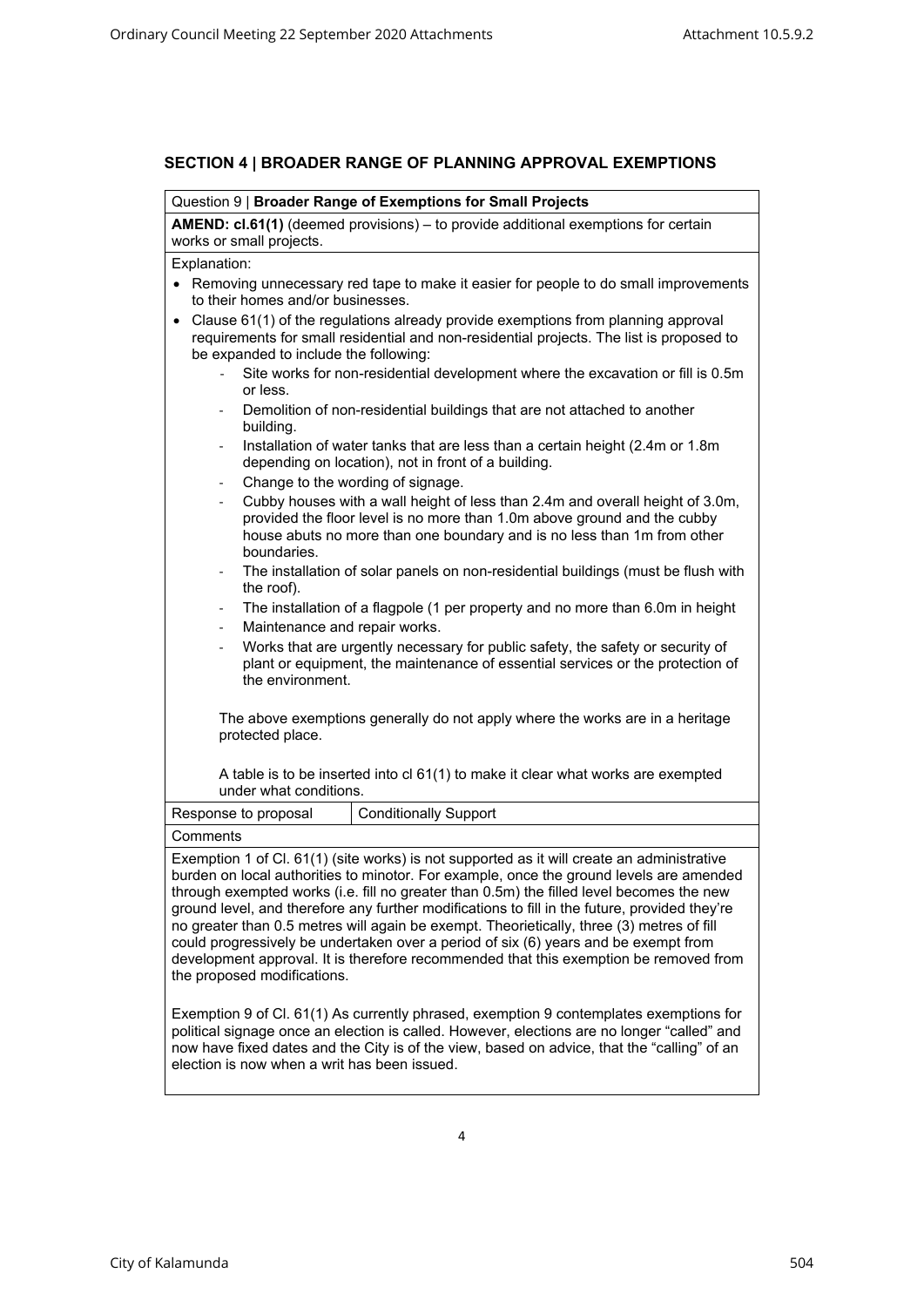The City is of the understanding that a writ is not issued until late Feb with the election being mid-Mar. This doesn't provide much time for the exemption in the Regulations to be in place (the City's understanding is it may be a  $4 - 6$  week period).

The City doesn't have a view on the appropriate timeframe for the exemption to be in place but it seems impractical for the exemption to only apply when a writ has been issued which is in the immediate lead-up to the election. It doesn't appear to be the intent of the Regulations when they were drafted, as elections were called when they were drafted.

Exemption 15 of Cl. 61(1) is supported subject to an additional condition, that being "the proposed development is not within an ANEF contour".

Exemption 16 of Cl. 61(1) is supported subject to an additional condition, that being "the works were previously exempt or received the relevant approvals".

Administration - DPLH Proposal Ref: K. Also, proposal 82 – exemption for internal building work where interior of the<br>building is not specified as not being of heritage value. Proposal 86 - clarify works associated with

Proposal: **AMEND: cl.61(2) and new cl.61(2A)** (deemed provisions) - additional exemptions for certain uses in specified zones of a local planning scheme.

Explanation:

- Removing unnecessary red tape (approvals) to make it easier for appropriate businesses to establish and start operating.
- Introducing a new clause 61(2A) in the deemed provisions to exempt appropriate uses from development approval in commercial, centre and mixed use zones, and light industrial zones.
- The uses in commercial, centre and mixed use zones include shops of less than 400m<sup>2</sup> , restaurant/cafés, convenience stores, consulting rooms, office (not on ground floor), recreation private (only in Perth and Peel, not on ground floor and less than 400m<sup>2</sup>) liquor store small, small bar, hotel and tavern (all licensed premises are only in Perth and Peel, last three cannot be next to a residential zone, and the last two can be no more than 400m<sup>2</sup>. This is shown in the regulations as a table. The exemptions are subject to conditions for the different uses to minimise any adverse amenity impacts.
- The uses in the light industrial zones include recreation private (less than 400m<sup>2</sup> ) and bulky goods showroom.
- These exemptions apply where the use is:
	- o the use is 'D' or discretionary and where there are no changes to the building such as an increase in size or noticeable changes to the front of the building, or where such changes are exempt from approval.
- Permitted or 'P' uses are already exempt.
- Where a use is either permitted or covered by the new exemption in clause 61(2A) there will be no parking requirements.
- New definitions for zones and uses are also included so new exemptions can apply broadly in all applicable areas.

| Response to proposal                                                                | <b>Conditionally Support</b> |  |
|-------------------------------------------------------------------------------------|------------------------------|--|
| Comments                                                                            |                              |  |
| Whilst the City has no objection to the intent of the further exemptions for change |                              |  |
| of use proposals, re-phrasing of the terms 'Commercial, centre or mixed use zone,   |                              |  |
| 'Light industry zone' and 'residential' are recommended. The recommended            |                              |  |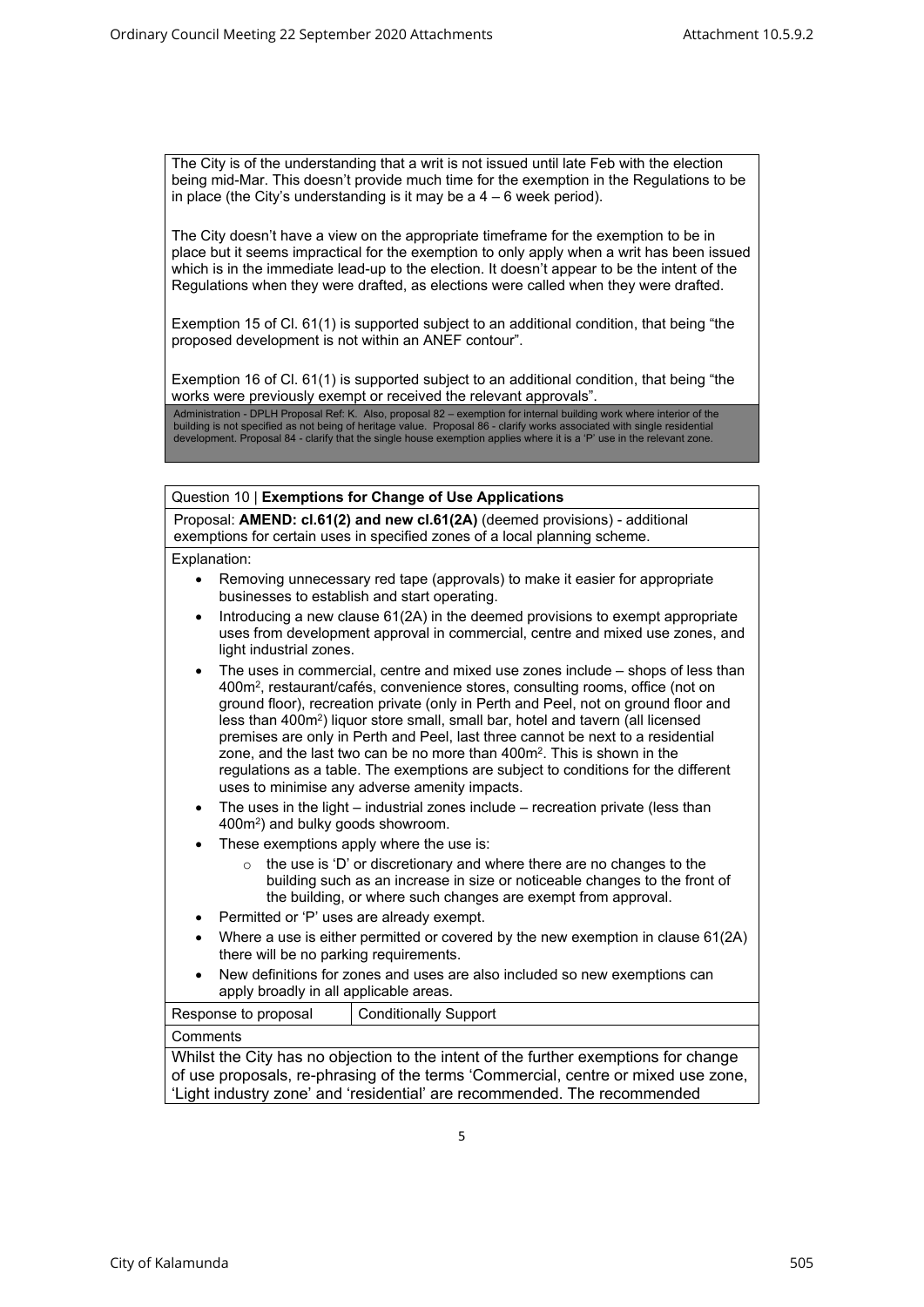modification is the addition of part c which should state' "part b can only be applied where those zones mentioned in part a aren't listed in the relevant scheme.

Administration - DPLH Proposal Ref: L

# **SECTION 5 | DEVELOPMENT APPLICATION PROCESSES**

#### Question 11 | **Deemed to Comply Checks for Development Applications**

Proposal: **New cl.61A** (deemed provisions) to introduce deemed to comply checks for single houses.

#### Explanation:

- New clause 61A being introduced for deemed to comply checks for single houses.
- Will allow people to find out from local government if their proposed new house, extension or other minor works need planning approval or whether they can proceed straight to a building permit.
- Will only apply to single dwellings and proposals relating to single dwellings in the Perth and Peel regions, and other local governments which give notice of the intention to provide this service.
- The process will check whether the proposal meets the deemed to comply requirements of the R-Codes for a fee of \$295
- The local government will provide advice as to whether or not a planning approval is required within 14 days.

## Response to proposal | Conditionally Support **Comments** Supported subject to subsequent modifications to the applicable fees and charges set out in the Planning & Development Regulations 2009, enabling the City to charge the stiupated fee for the service. There should also be a provision that stipulates a baseline of information that must be provided to the local authority to undertake this "check" (i.e. site plan to scale indicating all setbacks to all boundaries, a floor plan and elevations all showing the FFL relative to NGL).

Administration - DPLH Proposal Ref:S

# Question 12 | **Acceptance of Development Applications**

Proposal: **New cl.63A** (deemed provisions) - Action by local government on receipt of application

Explanation:

New clause 63A specifies the procedures and timeframes for a local government to accept a development application for assessment.

| Response to proposal | Conditionally Support |
|----------------------|-----------------------|
| $\sim$ Commonto      |                       |

Comments

The proposed phrasing is contradictory and needs to be amended. As currently phrased, the clause requires a Local Government to consider whether the application complies with the information contained in cl.62 and cl.63, within 7 days of receiving the application. However, cl.63A(2) then makes it an optional process for Local Government to provide this written advice to the applicant. Therefore cl.63A(1) needs to be amended to state that the Local Government "may" rather than "must" given that the application is considered "accepted" by this subsequent clause.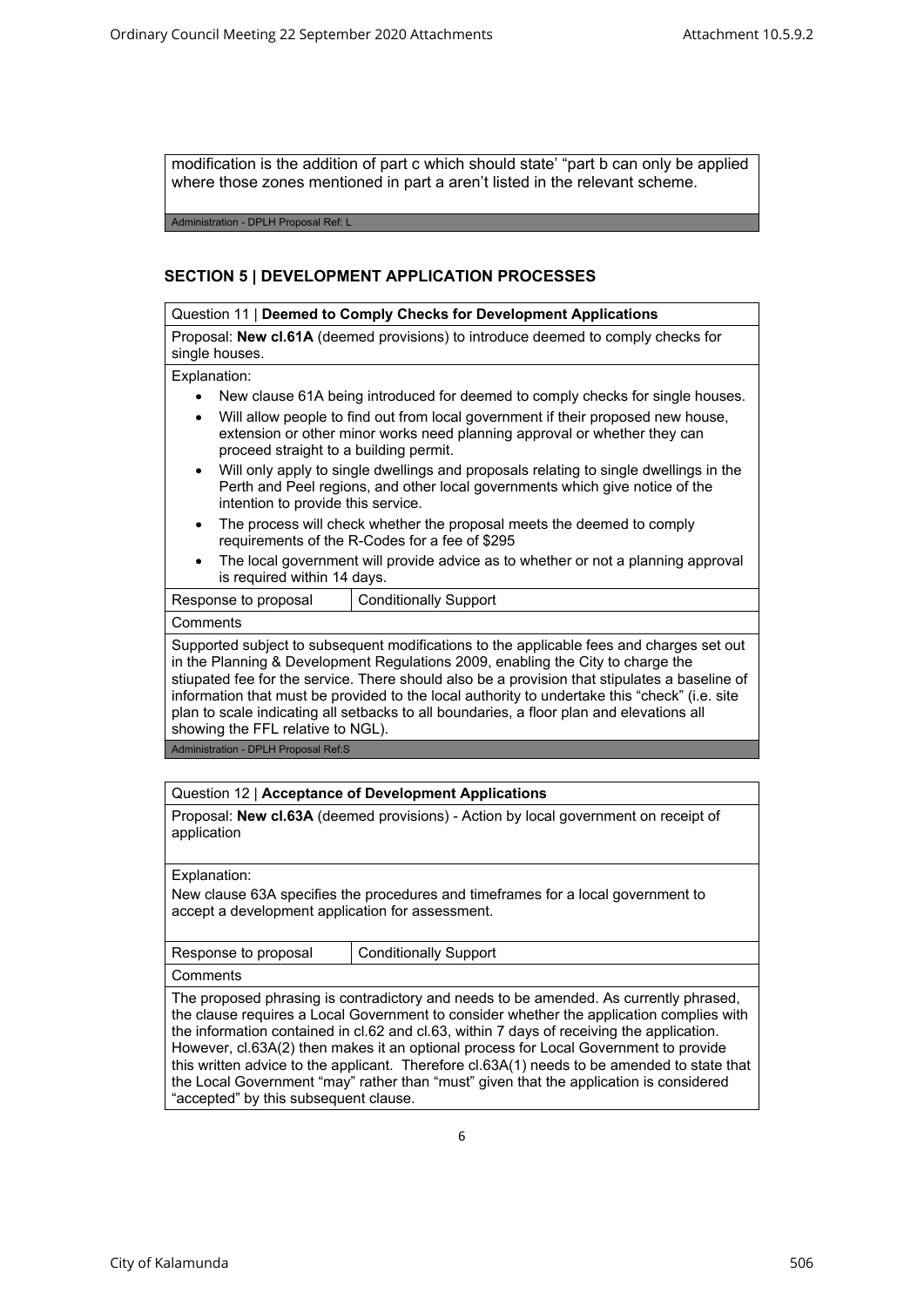It is also recommended the 7 day time period should be increased to 14 days or such a time as agreed to with the applicant.

Administration - DPLH Proposal Ref: M

#### Question 13 | **Additional Information Requested by Local Government**

Proposal: **New cl.65A and cl.65B** (deemed provisions) - to specify the circumstances where the local government may request additional information after an application for development has been accepted for assessment and provide the applicant the opportunity to either agree or refuse a request for additional information.

#### Explanation:

Outlines the proposed procedures for additional information requests. The local government may request any further information reasonably required to determine the application. Such a request must state the time period for submission of the information and this time is not counted as part of the statutory timeframe. An applicant has 14 days to agree or refuse a request and if no response is received within 14 days the request is taken to be refused.

Only 1 request can be made for applications that are not defined as complex, that do not require advertising under clause 64(2)(b) or a referral under clause 66.

The changes will also provide greater clarity for applicants and local governments regarding when, and the terms on which, additional information can be requested.

Response to proposal Conditionally Support

**Comments** 

Nil

Administration - DPLH Proposal Ref: W

#### Question 14 | **Advertising Arrangements for Development Applications**

Proposal: **Amend cl.64** - to change the requirements relating to the advertising of development proposals, which include inserting a definition for a 'complex application' and the associated advertising requirements for complex and non-complex applications.

Explanation:

Changes are proposed to the required advertising arrangements to ensure effective and appropriate consultation for different types of applications with varying complexities of planning issues.

Note: Amendments to the regulations are also proposed to address the use of electronic notification (see question 22).

| Response to proposal | Conditionally Support |
|----------------------|-----------------------|
| ∣ Comments           |                       |

Clause 64(1) the inclusion of DAP applications being considered a "complex application" is not supported. For example a DAP application for a permitted land use, with proposed works that are in full compliance with the relevant statutory planning frameworks should not need to be advertised; the advertising would add not value to the assessment process, would increase the statutory time period of assessment and could unnecessarily complicate the process.

Clause 64(2)(b) not supported as currently phrased. As currently phrased, local authorities will be required to advertise any development application that does not comply with the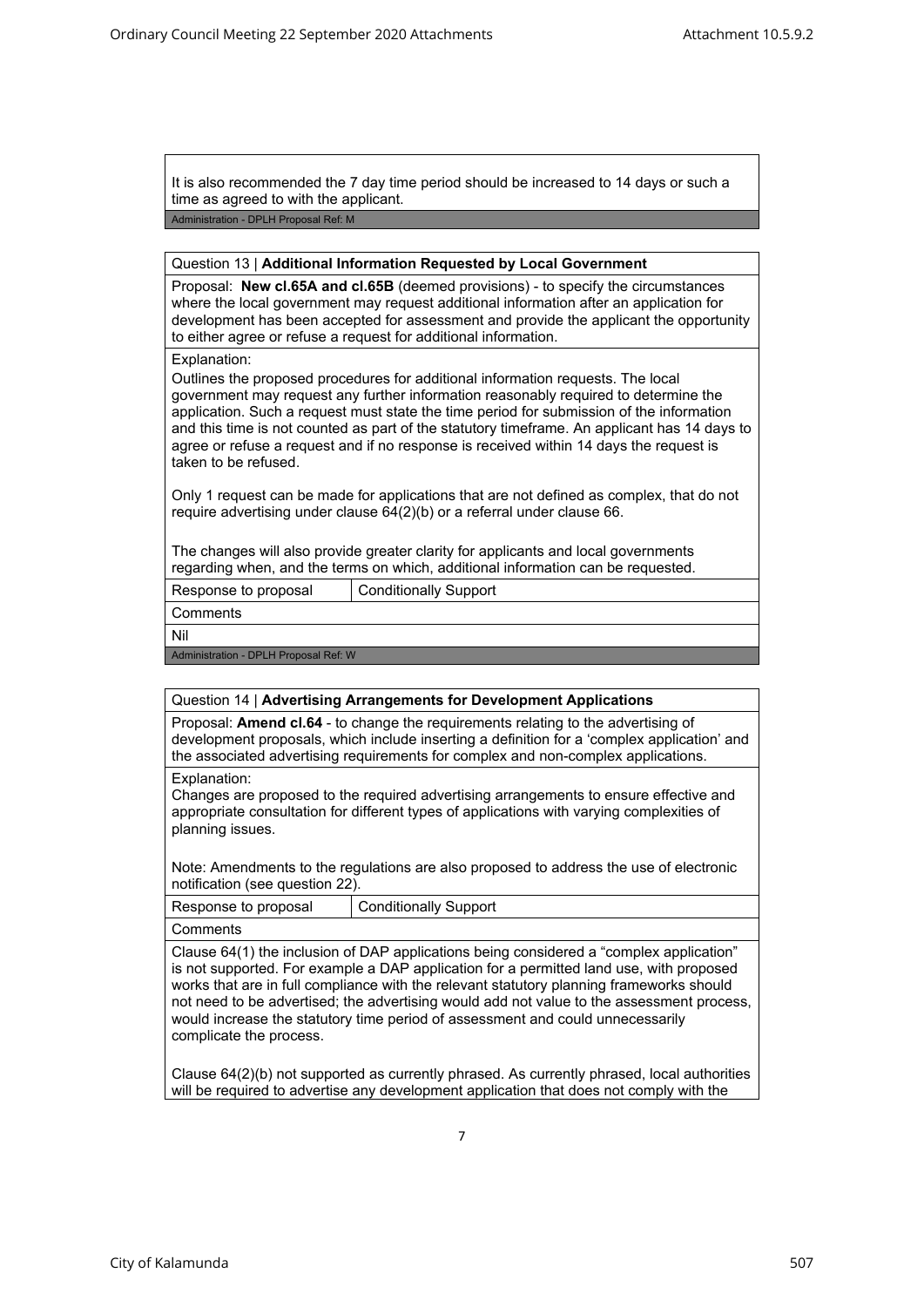relevant local planning scheme. This does not streamline development and only adds to the red tape. For instance, a development which doesn't meet the relevant schemes car parking provisions, but is supported by traffic analysis to justify the dispensation should not be advertised; it adds no value to the assessment process.

Clause 64(3)(b) not supported as currently phrased. The 200m advertising radius is not supported and should be reflective of the zoning and context (i.e. urban should be a smaller radius than rural) and should be re-phrased to delete (i) (200m radius) and keep ii ("to owners and occupiers of properties in the vicinity of the proposed development who, in the opinion of the local government, are likely to be affected by the granting of development approval".

Clause 64(3)(c) not supported as currently phrased. Recommended the term "conspiculous" should be replaced with laymans term so the requirement can be easily relayed to landowners such as, "a prominent location visible from the street".

Administration - DPLH Proposal Ref: M

## Question 15 | **Streamlined Referral Processes for Development Applications**

Proposal: **Amend cl.66** – to specify that the local government may grant an extension of 14 days to the 42 day referral period for a public authority to provide comment on an application and that if the public authority does not provide comment within the time allowed, then the local government must determine that the authority is taken to have no objections or recommendations to make.

Explanation:

The purpose of this amendment to the regulations is to limit potential delays in the processing of development applications due to local government waiting for referral comments from a government agency or public authority. The local government may only grant one 14 day extension under the proposed new clause.

Also, sub-clause (4) of clause 66 is to be amended to substitute the word 'may' with 'must' in situations where the public authority does not provide comment within the time allowed. In such circumstances the local government will be required to the determine that the authority is taken to have no objections or recommendations to make in this situation.

| Response to proposal | Conditionally Support |
|----------------------|-----------------------|
| $\sim$               |                       |

**Comments** 

Supported subject to recommended rephrasing to allow a further time period as agreed to by the applicant and local authority –

"(3A) The local government may extend the 42-day period referred to in subclause (3) once only by a period of no more than 14 days, unless otherwise agreed to by the applicant and relevant local authority."

Administration - DPLH Proposal Ref: O

### Question 16 | **Determination Timeframes for Development Applications**

Proposal: **AMEND: cl.75** – to specify that the timeframes for determination of applications for development commences from the day on which the application is accepted for assessment as opposed to when the local government receives the application. Also amended to clarify that the 90 day timeframe only applies to applications where advertising is required by the scheme.

Explanation: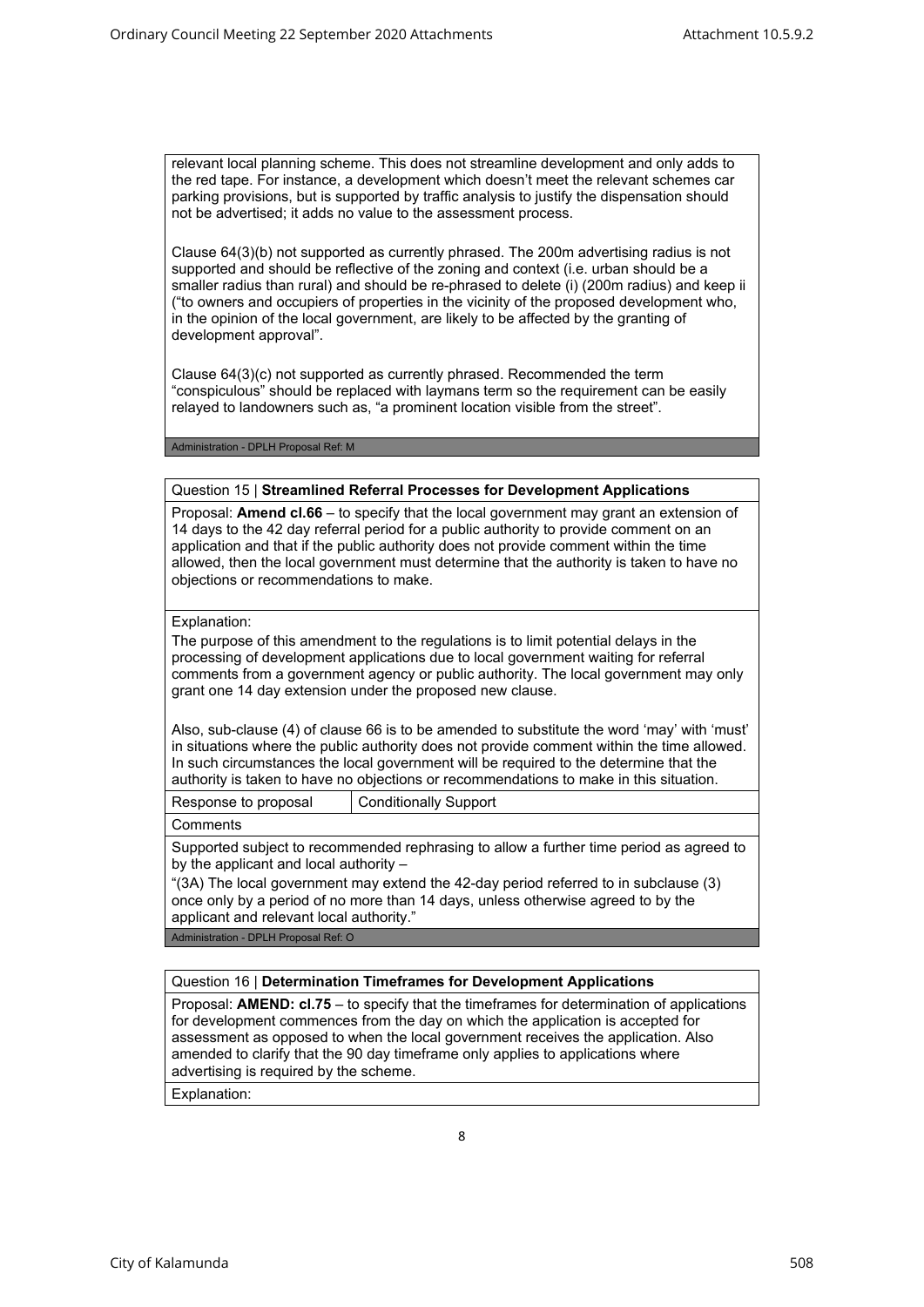With the proposed introduction of a specific procedure for accepting applications under proposed clause 63A (Question 12 refers), there is a need to amend clause 75 to reflect this proposed change.

Clause 75(1)(a) has also been amended to specifically reference an advertising requirement under the scheme.

Response to proposal Conditionally Support

**Comments** 

Nil

Administration - DPLH Proposal Ref: Q

### Question 17 | **Timeframes for Substantial Commencement**

Proposal: **AMEND: cl.71(a)** – to provide the "default" approval period to be 4 years for an application determined by a DAP and 2 years for other approvals **– insertion of new r.16A of the** *Planning and Development (Development Assessment Panel) Regulations 2011* **(DAP Regulations)**

Explanation:

There is a need to ensure that the default approval time is commensurate with the complexity of the application.

A note has been included under clause 71 referencing the DAP Regulations and the 4 year default time period.

Response to proposal | No Position

**Comments** 

Nil

Administration - DPLH Proposal Ref: Q

# **SECTION 6 | CAR PARKING**

| Question 18   Exemptions for Car Parking Requirements in Certain Circumstances                                                                                                                                                      |                              |  |  |
|-------------------------------------------------------------------------------------------------------------------------------------------------------------------------------------------------------------------------------------|------------------------------|--|--|
| Proposal: New Part 9A (in particular new clause 77C) - will exempt car parking<br>requirements for all 'P' Uses and those uses that are exempt from development approval<br>under new clause 61(2A).                                |                              |  |  |
| Explanation:                                                                                                                                                                                                                        |                              |  |  |
| For non-residential development there is a new clause 77C exempting car parking<br>requirements for all 'P' Uses and those uses that are exempt from planning<br>approval under new clause 61(2A).                                  |                              |  |  |
| In all other cases there is a standard and consistent variation clause. This clause<br>$\bullet$<br>allows variations to minimum car parking standards where:                                                                       |                              |  |  |
| Reasonable efforts have been made to provide required parking on site<br>$\Omega$                                                                                                                                                   |                              |  |  |
| The car parking to be provided will meet the demands of the development<br>$\bigcirc$<br>having regard to the likely use of parking, the availability of off-site parking,<br>and the likely use of alternative means of transport. |                              |  |  |
| Response to proposal                                                                                                                                                                                                                | <b>Conditionally Support</b> |  |  |
| Comments                                                                                                                                                                                                                            |                              |  |  |
| Nil                                                                                                                                                                                                                                 |                              |  |  |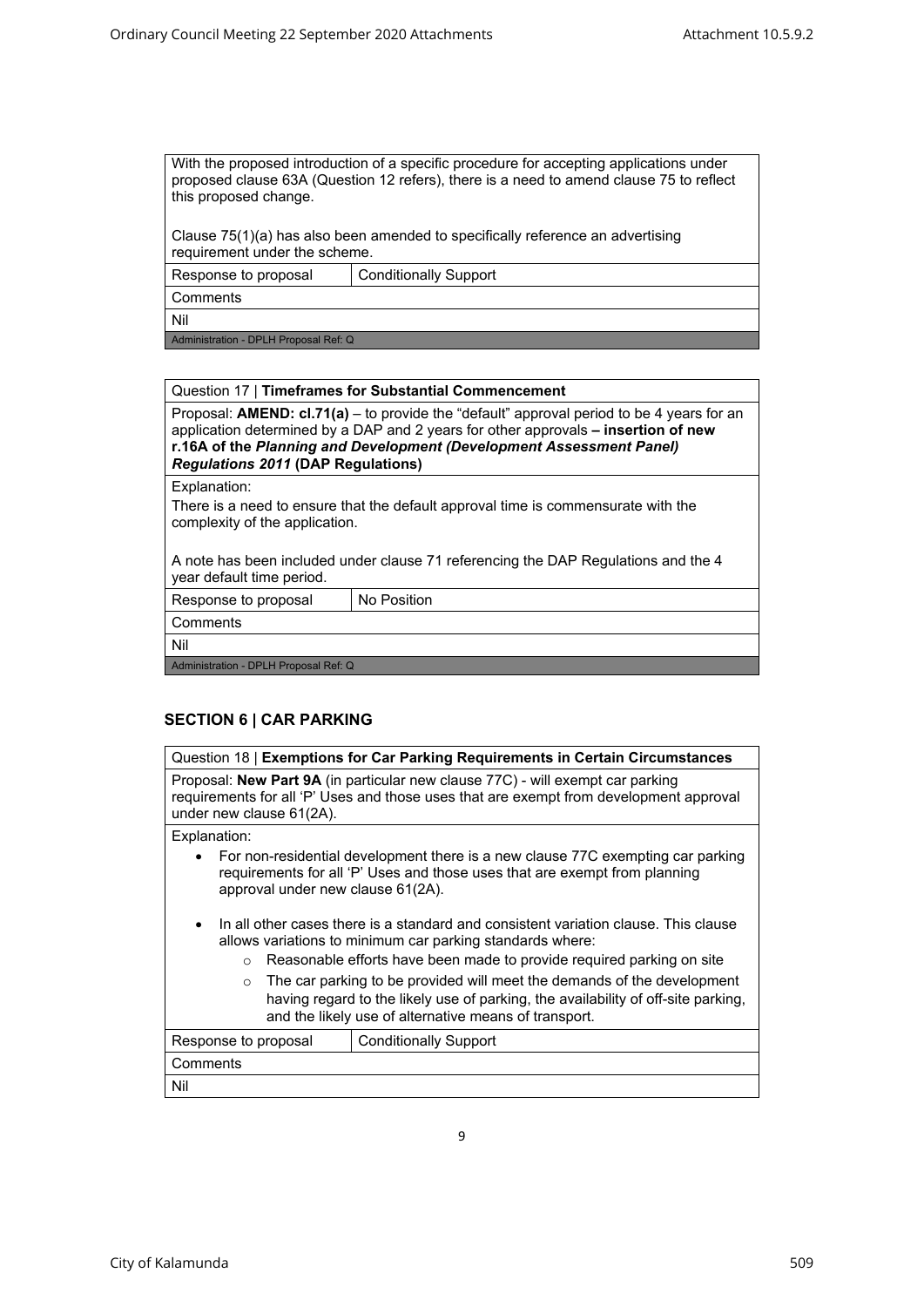#### Administration - DPLH Proposal Ref: T

| Question 19   Consistent Cash in Lieu Requirements for Car Parking                                                                                                                                                                                                                                                                                                        |                                                                                                                                                        |  |  |
|---------------------------------------------------------------------------------------------------------------------------------------------------------------------------------------------------------------------------------------------------------------------------------------------------------------------------------------------------------------------------|--------------------------------------------------------------------------------------------------------------------------------------------------------|--|--|
| Proposal: New Part 9A (in particular new clause 77D) - introduce consistent cash in lieu<br>provisions for car parking.                                                                                                                                                                                                                                                   |                                                                                                                                                        |  |  |
| Explanation:                                                                                                                                                                                                                                                                                                                                                              |                                                                                                                                                        |  |  |
|                                                                                                                                                                                                                                                                                                                                                                           | A new clause 77D will introduce consistent cash in lieu provisions.                                                                                    |  |  |
| $\bullet$<br>parking on site.                                                                                                                                                                                                                                                                                                                                             | This clause will allow the local government to accept 'cash in lieu' of providing car                                                                  |  |  |
| $\bullet$                                                                                                                                                                                                                                                                                                                                                                 | In such circumstances a condition will be included on a development approval.                                                                          |  |  |
| $\bullet$                                                                                                                                                                                                                                                                                                                                                                 | This can only be applied where the local government has prepared a payment in<br>lieu of parking plan (Parking Plan) in accordance with new clause 77D |  |  |
| A consistent formula for calculating cash in lieu is also being introduced shortfall x<br>$\bullet$<br>$[(27m2 x value of land per m2 in the area) + construction cost of a car bay]. This will$<br>also include a reduction of 10 bays or 50% whichever in the lesser.                                                                                                   |                                                                                                                                                        |  |  |
| $\bullet$                                                                                                                                                                                                                                                                                                                                                                 | The Parking Plan must be in a manner and form approved by the WAPC and set<br>out the following matters:                                               |  |  |
| What the money will be used for. It can only be used for the provision and<br>$\circ$<br>maintenance of public parking and other transport infrastructure in the<br>locality of the development.                                                                                                                                                                          |                                                                                                                                                        |  |  |
| For the purposes of the cash in lieu formula the value of land in the area/s<br>$\circ$<br>that are subject to the parking plan and the construction cost of a car bay.<br>This will allow the cash in lieu formula to be responsive to and reflective of<br>the actual type of car parking the money is intended to contribute towards<br>(i.e. at grade or multi deck). |                                                                                                                                                        |  |  |
| Any money taken as a cash in lieu payment will be paid into a separate reserve<br>account and must be spent within 10 years.                                                                                                                                                                                                                                              |                                                                                                                                                        |  |  |
| The above applies where there is no exemption for car parking (automatic or<br>approved).                                                                                                                                                                                                                                                                                 |                                                                                                                                                        |  |  |
| Response to proposal                                                                                                                                                                                                                                                                                                                                                      | <b>Conditionally Support</b>                                                                                                                           |  |  |
| Comments                                                                                                                                                                                                                                                                                                                                                                  |                                                                                                                                                        |  |  |
| Nil                                                                                                                                                                                                                                                                                                                                                                       |                                                                                                                                                        |  |  |
| Administration - DPLH Proposal Ref: U                                                                                                                                                                                                                                                                                                                                     |                                                                                                                                                        |  |  |

#### Question 20 | **Cash in Lieu for Car Parking Plan**

Proposal: **New Part 9A** (in particular new clause 77E) – introduces provisions regarding the preparation and approval of cash in lieu car parking plan.

Explanation:

The proposed amendment specifies what a cash in lieu car parking plan should address and that it should be prepared in the manner and form approved by the WAPC.

Response to proposal | Conditionally Support

**Comments** 

Nil

Administration - DPLH Proposal Ref:

## Question 21 | **Shared Car Parking Arrangements**

Proposal: **New Part 9A (**in particular new clause 77G) – introduce consistent cash in lieu provisions for car parking.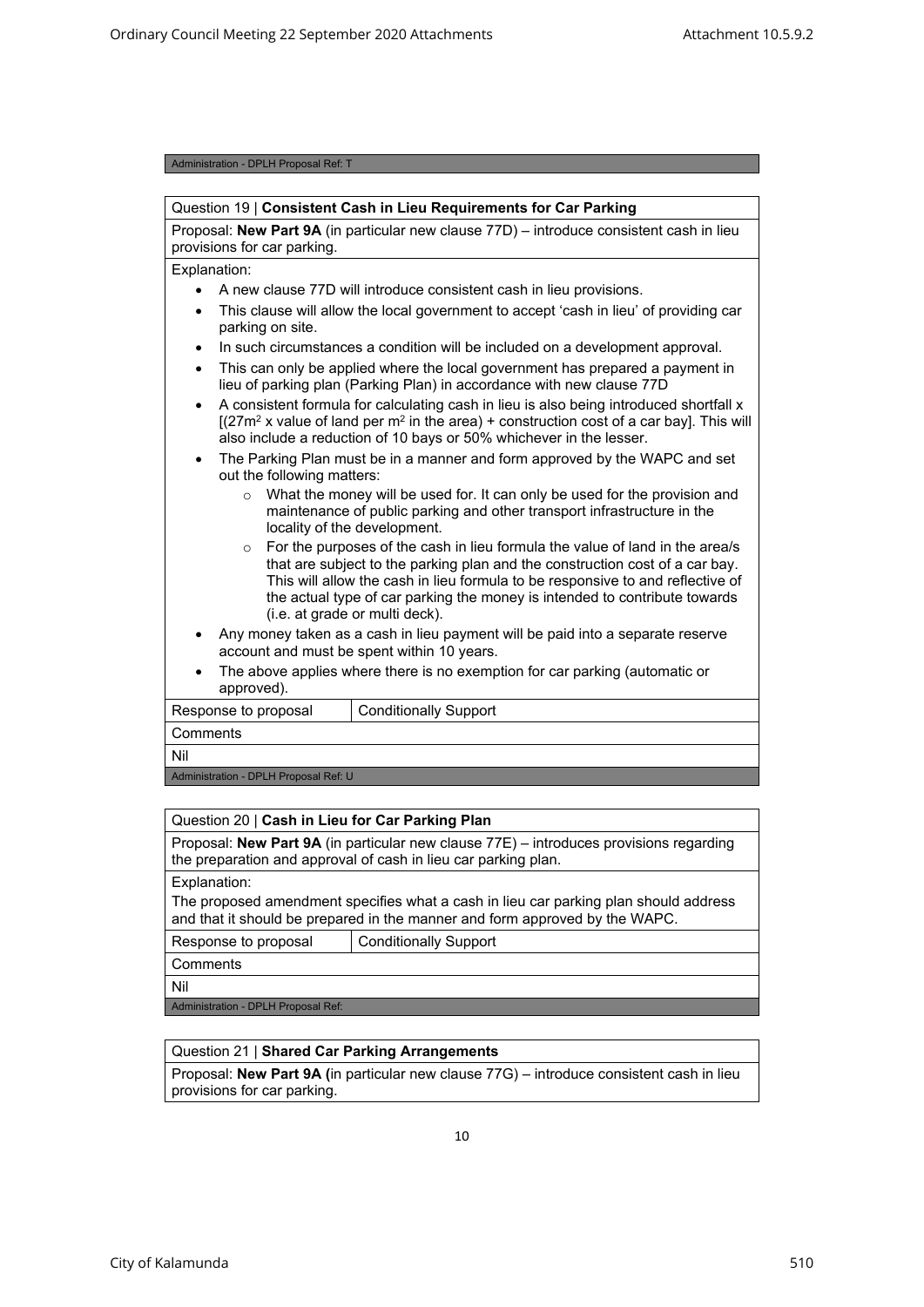| Explanation:                          |                                                                                                                                                                                                                                                                           |  |  |
|---------------------------------------|---------------------------------------------------------------------------------------------------------------------------------------------------------------------------------------------------------------------------------------------------------------------------|--|--|
| ٠                                     | New clause 77G will introduce consistent shared parking arrangement provisions.                                                                                                                                                                                           |  |  |
| $\qquad \qquad \blacksquare$          | Such arrangements allow a parking shortfall to be accommodated on another site<br>where there is agreement between the two landowners, and may be required as a<br>condition of approval.                                                                                 |  |  |
| $\overline{\phantom{a}}$              | If such a condition is included these arrangements, it must be applied for and<br>approved by the local government. New clause 77G outlines what such<br>applications need to address and what the local government will consider when<br>determining these applications. |  |  |
| Response to proposal                  | <b>Conditionally Support</b>                                                                                                                                                                                                                                              |  |  |
| Comments                              |                                                                                                                                                                                                                                                                           |  |  |
| Nil                                   |                                                                                                                                                                                                                                                                           |  |  |
| Administration - DPLH Proposal Ref: V |                                                                                                                                                                                                                                                                           |  |  |

# **SECTION 7 | AMENDMENTS TO CONSULTATION AND ADVERTISING**

| Question 22   Exclusion of Holiday Periods for Consultation Timeframes and<br>changes to wording for advertising timeframes                                                                                                                                                                                                                                                                                                                                                                                                                                                                                                                                                                                                                                                                                                                                                                  |  |  |
|----------------------------------------------------------------------------------------------------------------------------------------------------------------------------------------------------------------------------------------------------------------------------------------------------------------------------------------------------------------------------------------------------------------------------------------------------------------------------------------------------------------------------------------------------------------------------------------------------------------------------------------------------------------------------------------------------------------------------------------------------------------------------------------------------------------------------------------------------------------------------------------------|--|--|
| Proposal: Amend all regulations and clauses relating to advertising- to provide a<br>mechanism to factor in the Easter and Christmas holiday periods for when public<br>submission periods for any applications or proposals include these holiday periods. This is<br>done by way of introducing a definition for 'excluded holiday period day'. Regulations and<br>clauses relating to advertising timeframes have also been reworded                                                                                                                                                                                                                                                                                                                                                                                                                                                      |  |  |
| Explanation:<br>The proposed 'excluded holiday period day' relates to the Christmas and Easter holiday<br>periods. Where public submissions periods for applications or planning proposals include<br>these specified holiday periods, these periods will be factored into when calculating the<br>actual advertising dates for a particular proposal based upon any required advertising<br>period specified in the regulations (e.g. regulation 13 (2) for advertising a local planning<br>strategy and regulation 22 (4) advertising of a local planning scheme).<br>All regulations and clauses relating to advertising timeframes have also been modified to<br>provide a set advertising timeframe and the ability to extend this by agreement between<br>either the WAPC or the local government and applicant. This will provide greater<br>consistency with advertising timeframes. |  |  |
| <b>Conditionally Support</b><br>Response to proposal                                                                                                                                                                                                                                                                                                                                                                                                                                                                                                                                                                                                                                                                                                                                                                                                                                         |  |  |
| Comments                                                                                                                                                                                                                                                                                                                                                                                                                                                                                                                                                                                                                                                                                                                                                                                                                                                                                     |  |  |
| Consistent approach to the City of Kalamunda Local Planning Policy 11 (Public<br>Notification of Planning Proposals). A discrepancy with dates is noted, however the City<br>accepts the proposed dates & would amend its LPP should this definition be gazetted as<br>currently proposed.                                                                                                                                                                                                                                                                                                                                                                                                                                                                                                                                                                                                   |  |  |
| Administration - DPLH Proposal Ref: X                                                                                                                                                                                                                                                                                                                                                                                                                                                                                                                                                                                                                                                                                                                                                                                                                                                        |  |  |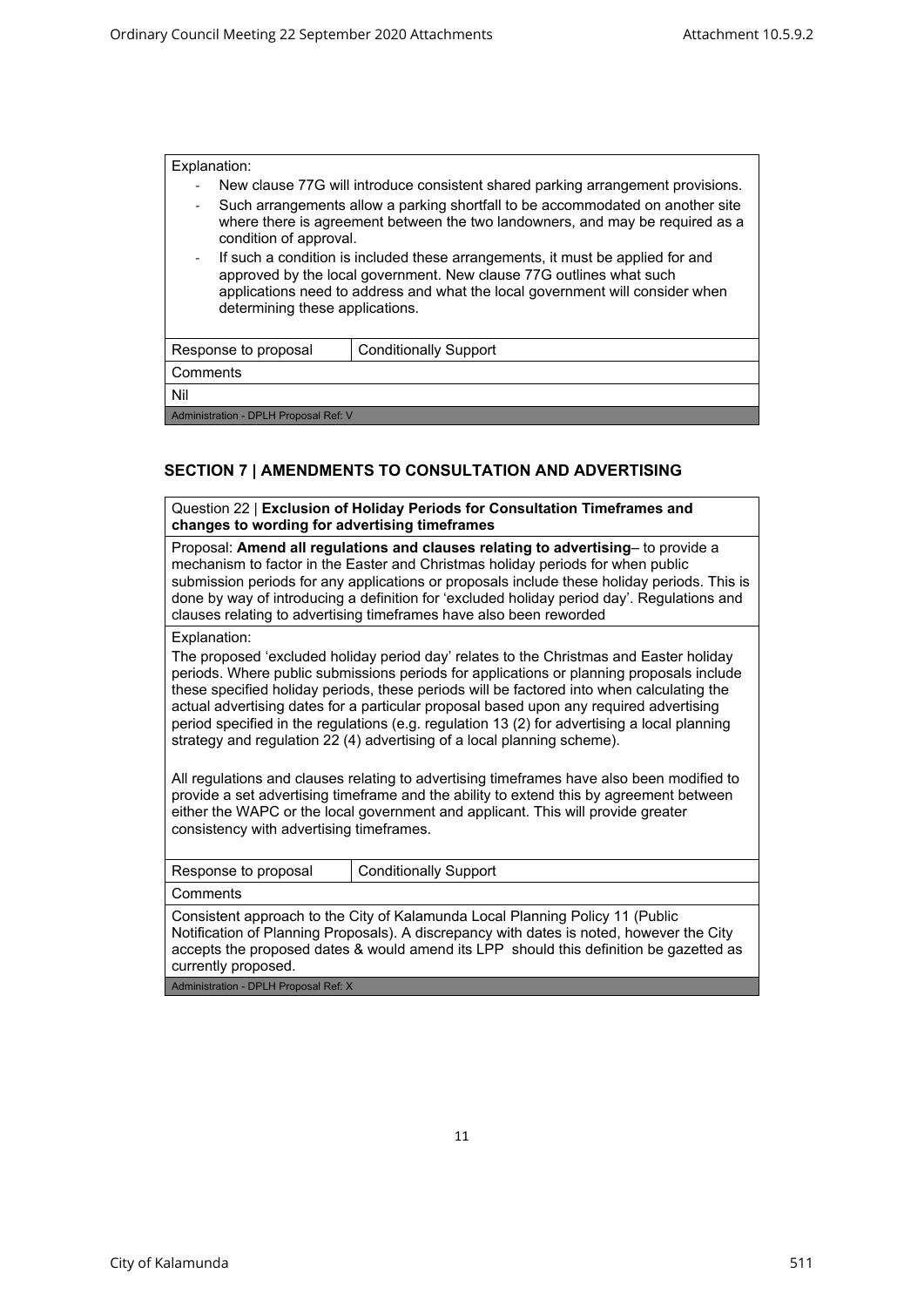Question 23 | **Requirements for Hard Copy Electronic Notification** 

Proposal:

**AMEND: r.13(1)(a)** and **(b); r.13(2)(a)** and **(b); r.16(2)(a); r.18(b)(ii); r.20(1)(a); r.22(2)(a)**  and **(b); r.22(3)(a)** and **(b); r.33(2)(a); r.38(2)(a)** and **(b); r.38(3)(a)** and **(b); r.38(4); r.47(2)(a)** and **(b); r.47(3); r.47(4); r.64(2)(a); r.67(2)(b) – insertion of a new Regulation 76A**

**AMEND: cl.4(1)(a); cl.4(4); cl.6(b)(ii); cl.8(b); cl.9(b)(i); cl.18(3)(a); cl.34(3)(a); cl.50(4)(a); cl.64(5)(a); cl.86(3)** - display of hard copy notice (deemed provisions)

**AMEND: cl.24(3)(b); cl.25(2)(a); cl.27(2)(a); cl.29(2)(a); cl.31(3)(a) –** insertion of clause 87 under Part 12 Miscellaneous display of hard copy notice (model provisions)

Explanation:

Current requirements rely on the inspection of hard copy documents at a physical location as the primary source of information for the public. This is important but must be balanced with a more pragmatic approach that recognises the availability of electronic notification. This change will also provide greater flexibility regarding these notification requirements in areas that may not have a local newspaper (or which may have limited circulation).

|                                       | Response to proposal | <b>Conditionally Support</b> |
|---------------------------------------|----------------------|------------------------------|
|                                       | Comments             |                              |
|                                       | Nil                  |                              |
|                                       | Administration -     |                              |
| DOULD IDED IT CITE IT IS A RESIDENCE. |                      |                              |

 $\mid$  DPLH Proposal Ref: B (regulations for scheme, local planning strategy and am $\mid$ 

# **SECTION 8 | TERMINOLOGY AND SPECIFIC CLARIFICATIONS**

| Question 24   Requirements for Deemed-to-Comply                                                                                                                                                                                                                                                        |
|--------------------------------------------------------------------------------------------------------------------------------------------------------------------------------------------------------------------------------------------------------------------------------------------------------|
| Proposal:                                                                                                                                                                                                                                                                                              |
| <b>AMEND: cl.1</b> (deemed provisions): to clarify where a development is considered to meet<br>the deemed-to-comply requirements of the R-Codes, and clarify that it includes<br>requirements in an approved local development plan, precinct structure plan or local<br>planning policy development. |
| A definition for deemed to comply has also been included.                                                                                                                                                                                                                                              |
| Explanation:                                                                                                                                                                                                                                                                                           |

The proposed amendment will remove uncertainty about when a residential development can be determined to be deemed-to-comply under the R-Codes.

Response to proposal Conditionally Support

**Comments** 

Nil

Administration - DPLH Proposal Ref: 84

### Question 25 | **Application of clause 67**

Proposal: **AMEND: cl 67** - to 67 clarify that the clause only applies where there is discretion for the local government to approve the development.

Explanation: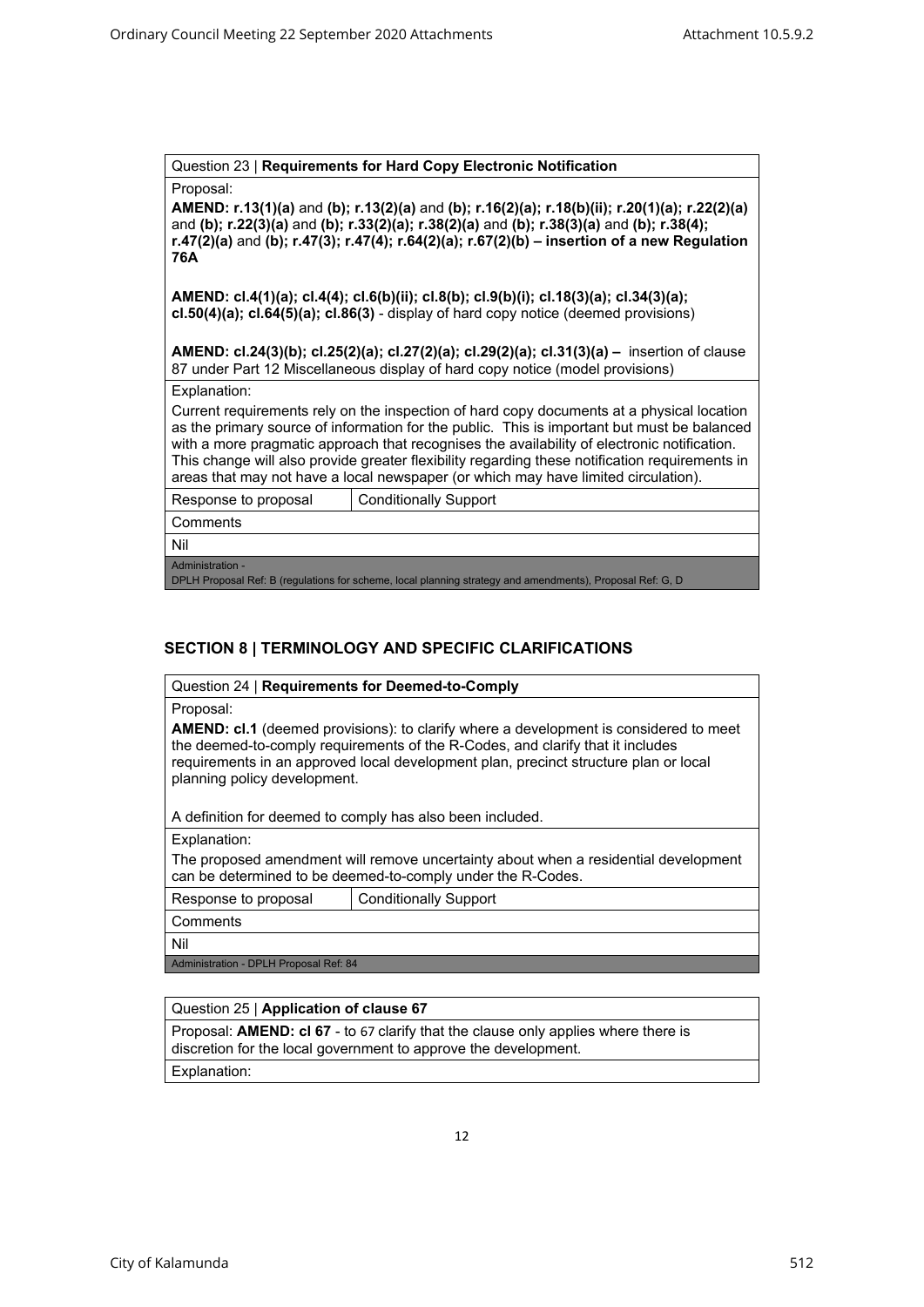#### This amendment clarifies that clause 67, relating to consideration of an application for development approval, does not apply where a local government does not have the power to approve a development application, but rather sets out the planning considerations that are relevant to the exercising of discretion, where that discretion exists.

Response to proposal Conditionally Support

**Comments** 

Nil

Administration - DPLH Proposal Ref: 93

# Question 26 | **Reference to Desired Future Character in Clause 67(m)** Proposal: **AMEND: cl.67(m)** - include reference to the desired future character of the development's setting. Explanation: Elevates the importance of strategic planning and the need to consider the 'future state'. Response to proposal | Conditionally Support **Comments** SUPPORTED with recommended rephrasing: "the compatibility of the development with the planned future character of its setting." Administration - DPLH Proposal Ref: 95

# **SECTION 9 | CONSEQUENTIAL AMENDMENTS TO DAP REGULATIONS**

Question 27 | **DAP Regulations changes to facilitate new requirements under clauses 63A, 65A and 65B** 

Proposal:

**AMEND: r.9; r.11(1); r.11(1)(d); r.11(2); r.12(3)(a)-(c); r.12(4A); r.16(2B); r.16(2C) DELETE: r.11A**

Explanation:

The consequential amendments to the DAP Regulations reflects the revised procedures and timeframes for a local government to accept a development application for assessment under **cl.63A**. The calculation of the statutory timeframe for DAP applications commences on the date the application is accepted for assessment.

Outlines where additional information for a DAP application has been requested by the local government, under **new cl.65A and cl.65B** (deemed provisions), the calculation of that period provided in the notice is excluded from the calculation period. The DAP presiding member is to determine any dispute that arises in the calculation of a period as to whether, or when, an applicant complied with a notice.

| Response to proposal                  | <b>Conditionally Support</b> |  |
|---------------------------------------|------------------------------|--|
| <sup>⊦</sup> Comments                 |                              |  |
| Nil                                   |                              |  |
| Administration - DPLH Proposal Ref: Q |                              |  |